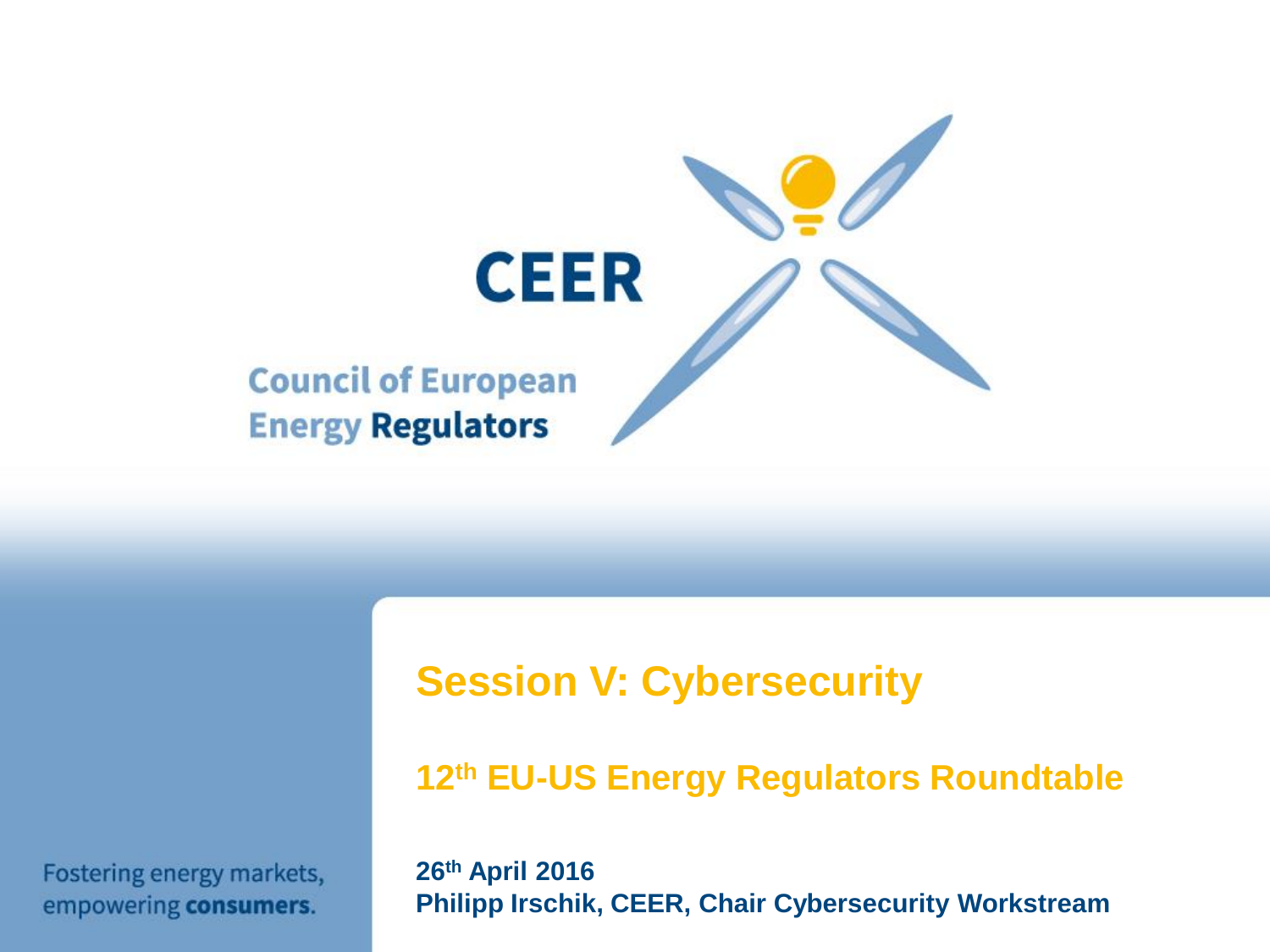



- **1. Why is Cybersecurity** *(in the energy sector)* **such a "hot" topic?**
- **2. Is Cybersecurity a relevant topic to act for lawmakers & NRAs?**
- **3. If so, what can or should NRAs do about Cybersecurity?**

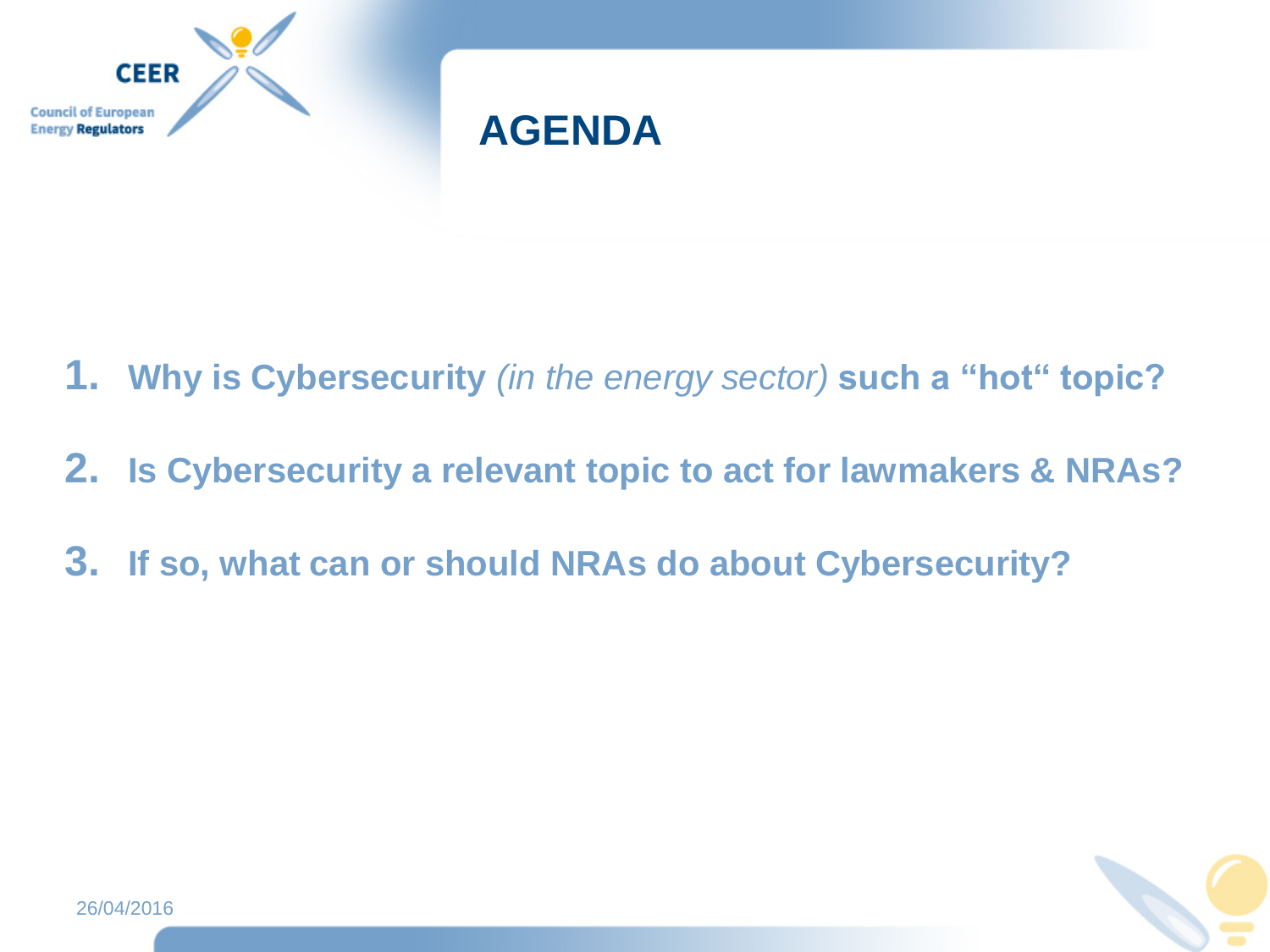

### **With greater system complexity, the reliance on IT increases**

#### **Technological Advancements & Macro-Trends**

- Industry 4.0
- **Digitalisation**

26/04/2016

etc.

- "Smartification"
- 24/7 Connectivity
- Internet of Things
- Big Data, Smart Analytics
- Process & Computing Power
- Automation, Machine 2 Machine
- Demand Response **Increasing System Complexity**
- Competitive Pressure
- Multiple Market Actors
- Real-Time Operations
- Multi-Directional System
- System Balancing / Volatility
- Decentralization / Renewables
- Multiple Standards / Regulations
- **New interdependencies, opportunties but also vulnerabilities emerge as IT and OT continue to converge.**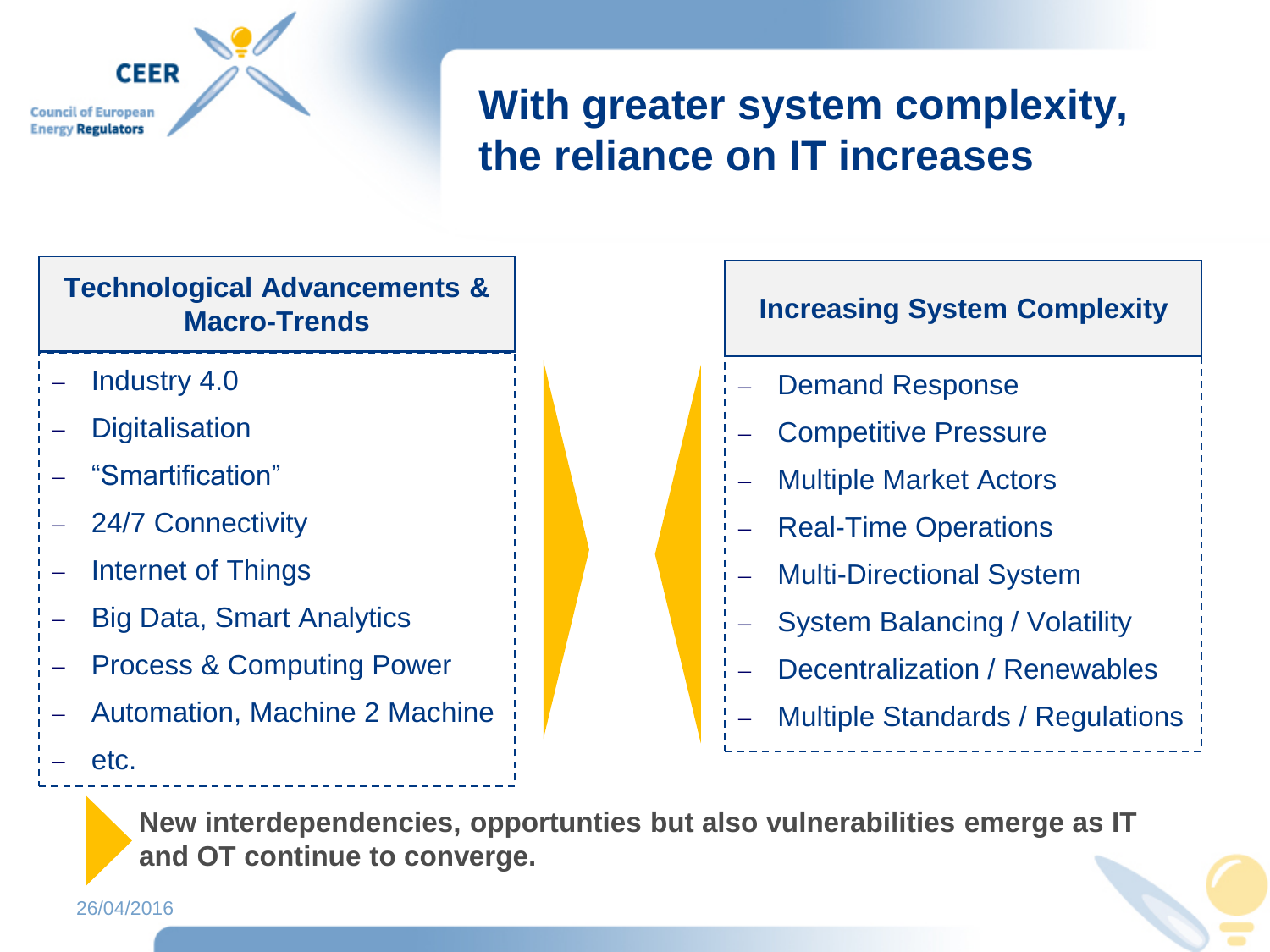

### **The importance of CS in the energy sector results from several factors**

- **Motivation behind attacks** usually differs from other sectors (disruption of supply)
- **Criticality of the energy sector** to the functioning of society; **cascading effects**
- **Costs of a disruption of service** / outage to a country's economy
- ► Wide use of **old, stand-alone proprietary home-made legacy systems**
- **Few digital natives**; C-level awareness only gaining traction
- **Long investment cycles** make technology assessment difficult
- Heavy **reliance on outsourced IT-expertise**, third parties, and vendors
- **Paradigm Shift** (operational safety and reliability of supply + security against intended attacks

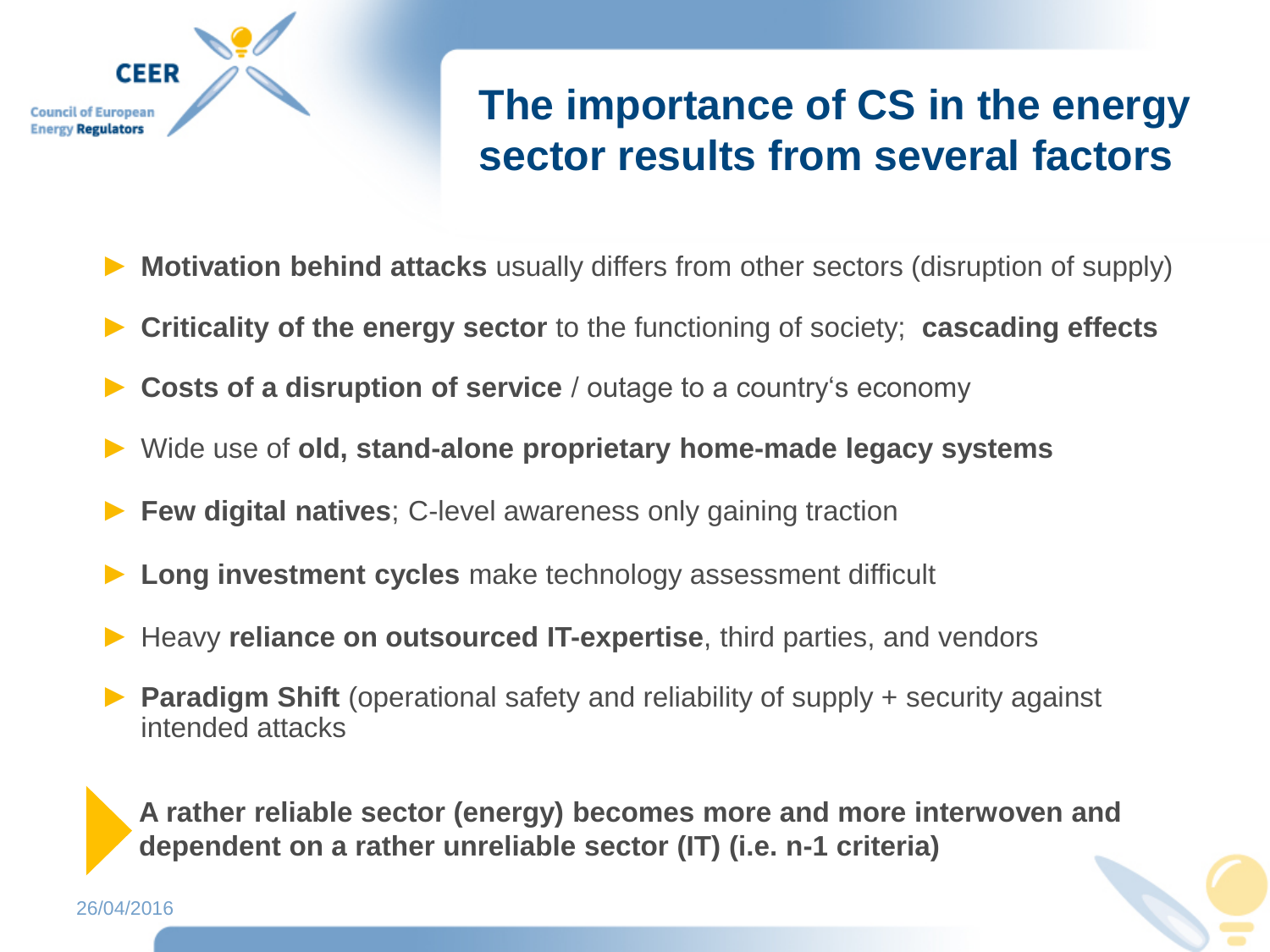

### **Daily experiences show that the threat of cyber-incidents is real**

- Energy companies and network operators are (supposedly) amongst **the most attacked critical infrastructures providers.**
- Attacks are becoming **more sohisticated and frequent**. The **cost of ensuring IT- and Cybersecurity** is steadily augmenting. (Guesstimate: \$575 bn)
- The frequency of attacks with the purpose of causing the **deliberate disruption of network services** and the **physical destruction** of equipment is real and – albeit still low - steadily augmenting.

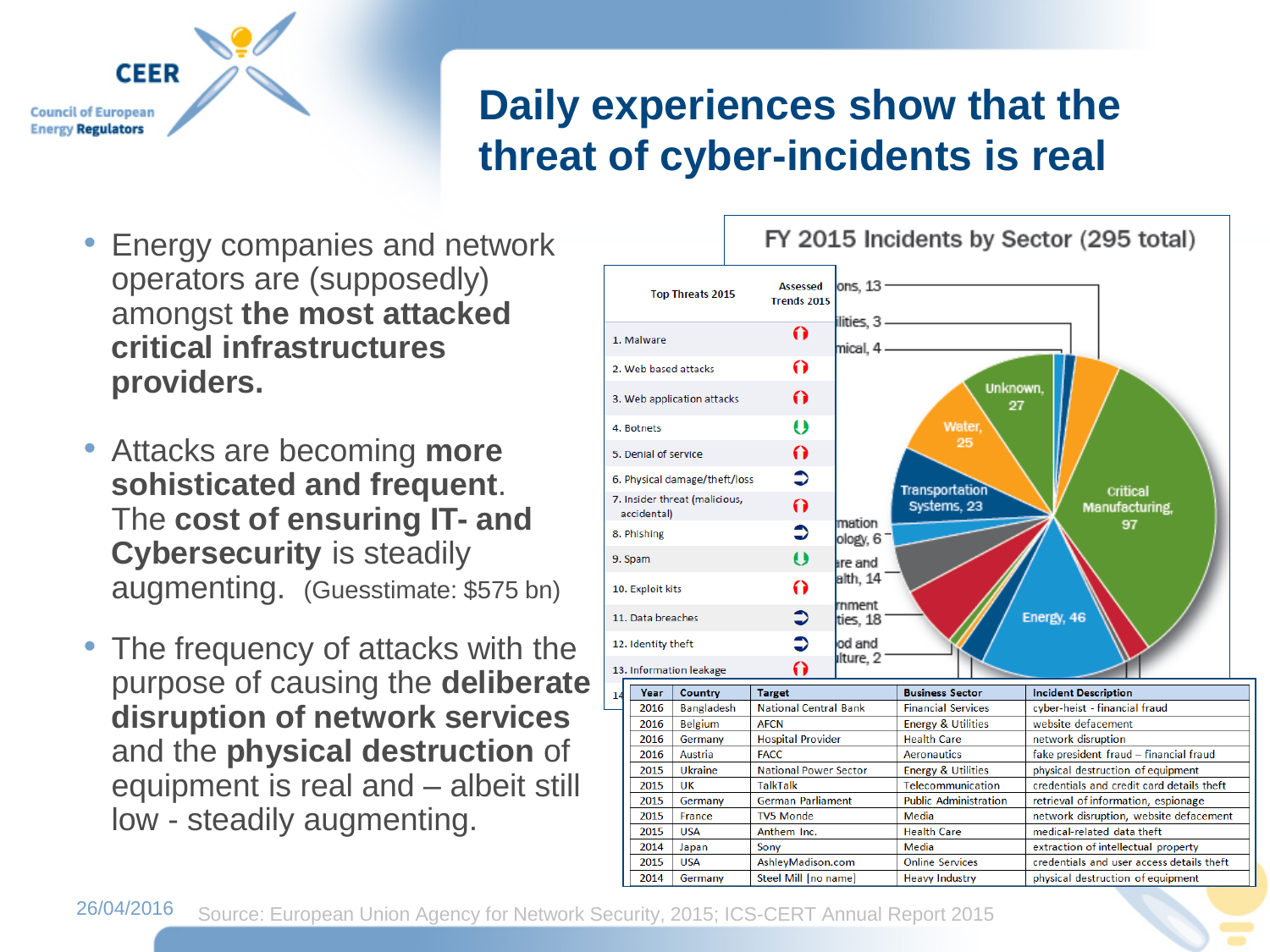

### **The good new is that CS is already addressed by a multitude of actors**



**Numerous European and national initiatives are already dealing with the risk of cyber-attacks; few of them are focusing on the entire value chain (E2E).**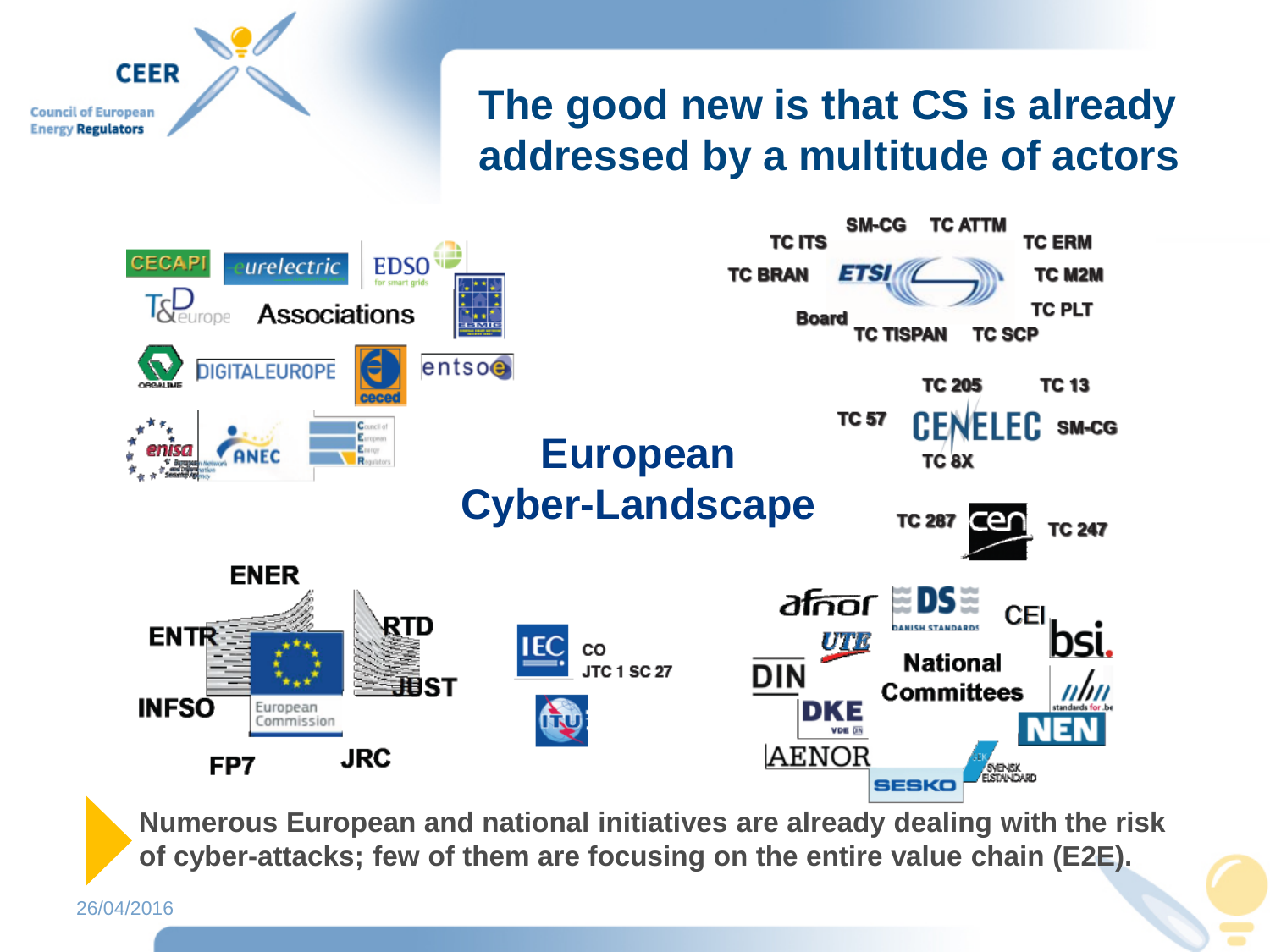### **An extensive variety of guidelines, standards and frameworks exists**



**Uncoordinated efforts result in a variety of heterogeneous guidelines and standards. Harmonization is often seen as the key objective. Is this true?**

#### 26/04/2016

**CEER** 

**Council of European Energy Regulators**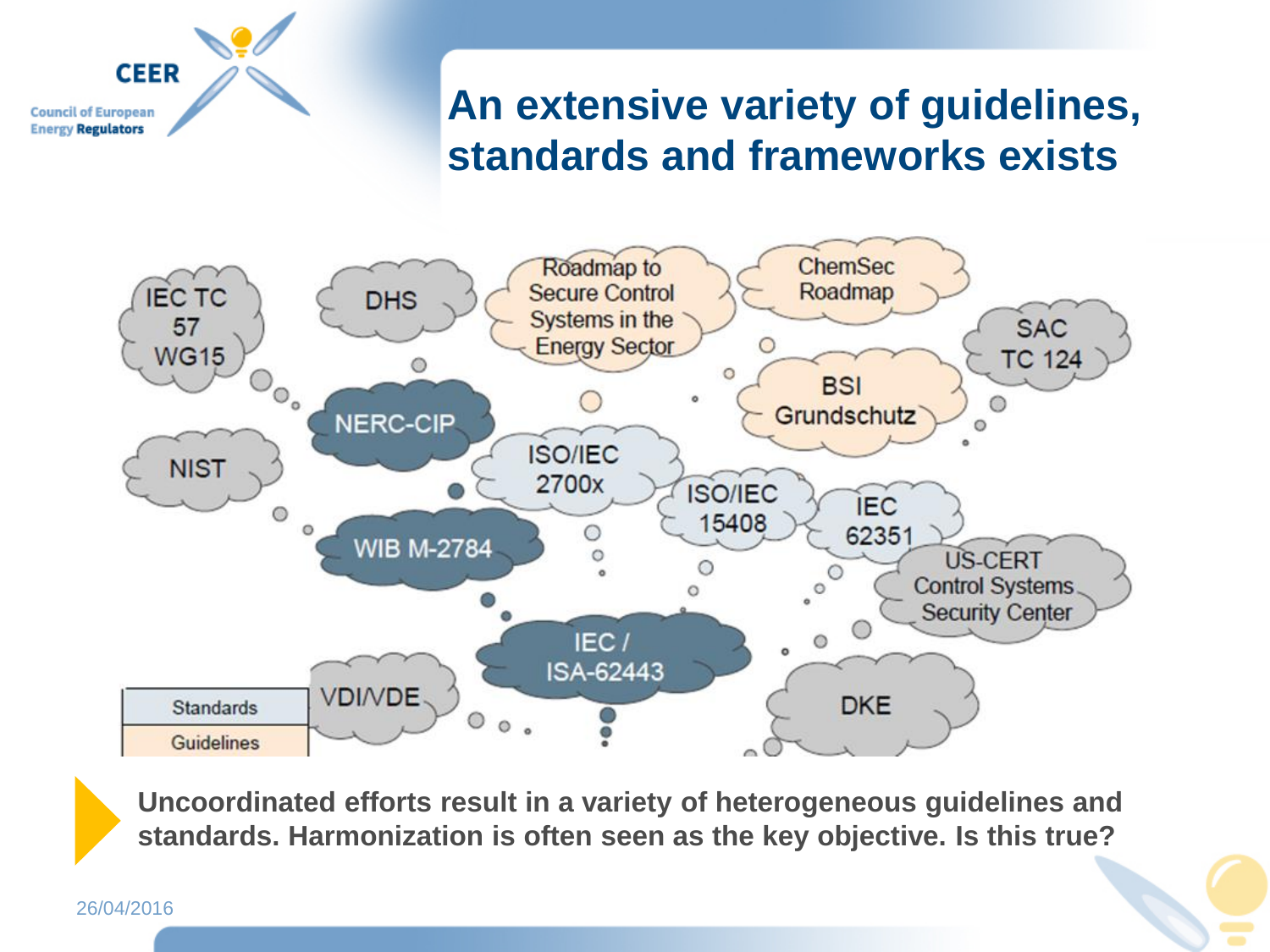### **A comprhensive but also diverse EU policy framework is in place**

#### ► **EU Strategy Documents:**

**CEER** 

**Council of European Energy Regulators** 

- Cybersecurity Strategy for the European Union
- European Agenda on Security
- Digital Single Market Strategy (DSM)
- European Cloud Computing Strategy
- Internal Security Strategy for the European Union

#### ► **EU Legislation / Directive(s) / Regulation(s):**

- Data Protection Directive (DPR)
- Directive on European Critical Infrastructure (ECIs)
- Regulation on Electronic Identification and Trusted Services in the Internal Market (eIDAS)

#### ► **Communication(s) / Action Plans:**

- Critical Information Infrastructure Protection (CIIP) Action Plan
- Commission Communication on Critical Infrastructure Protection
- Action Plan for an Innovative and Competitive Security Industry
- Internet of Things An Action Plan for Europe

#### ► **Frameworks and Programs:**

26/04/2016

- Electronic Communications Regulatory Framework
- Framework to Build Trust in the Digital Single Market (DSM) for E-Commerce and Online-Services
- European Program for Critical Infrastructure Protection (EPCIP)

#### **Existing European legislations and strategies are often too general and unspecific and often give little reference to the energy sector.**

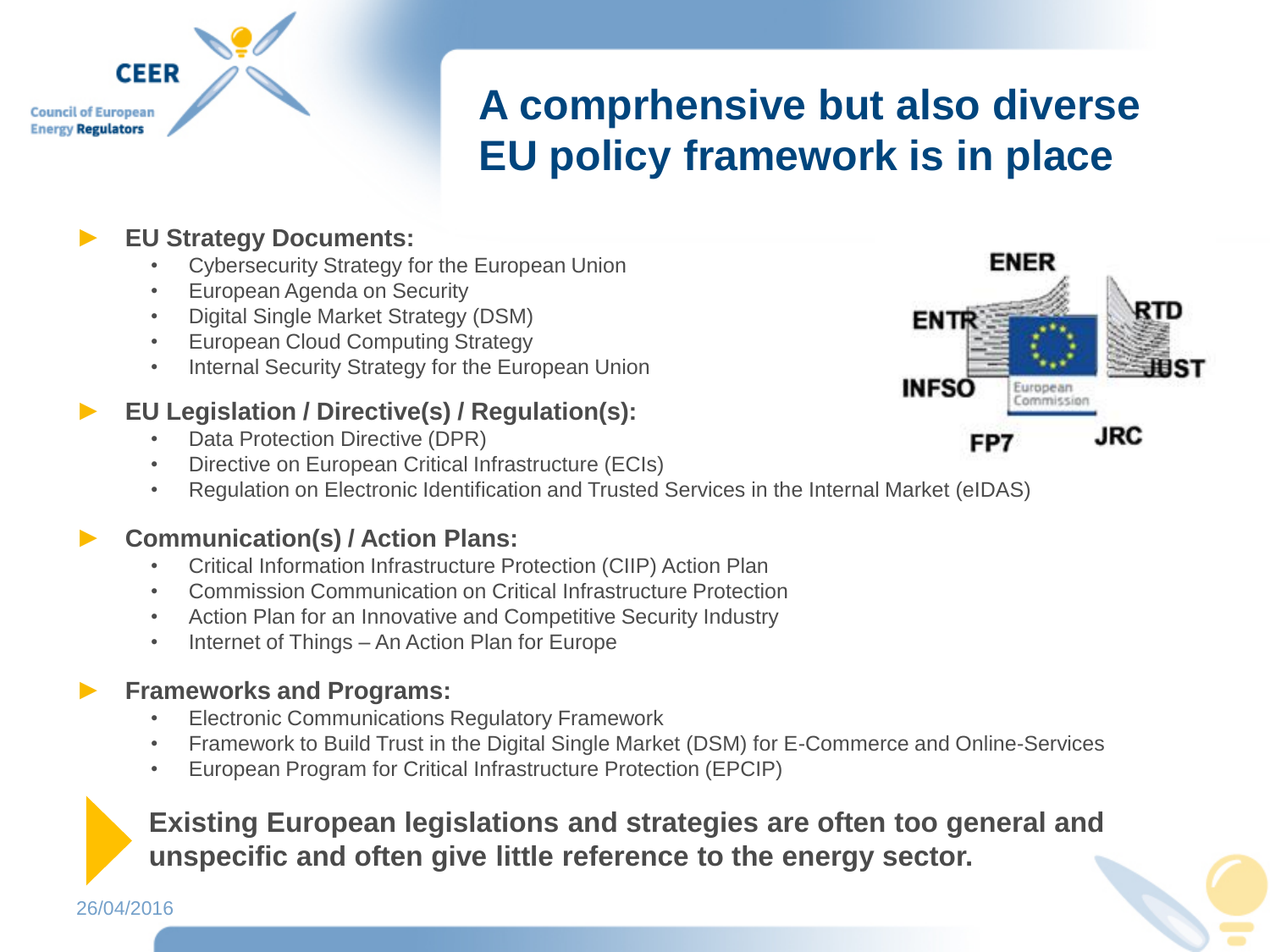

### **Approaches to CS and CIP differ substantially in the European Union**

**Three CIP-Profiles:** 

### ▶ Centralized Approach ("*command-and-control*"):

- Characterisitics: central authority across sectors, comprehensive legislation and obligations for providers of critical infrastructure
- Examples: France, Germany

#### ► **Decentralized Approach:**

- Characteristics: principal of subsidiarity, strong cooperation between public and private sector, sector-specific legislation
- Examples: Sweden, Switzerland

#### ► **Co-regulation with private sector:**

- Characteristics: institutionalized cooperation between public and private sector (public private partnerships)
- Examples: Netherlands, Austria

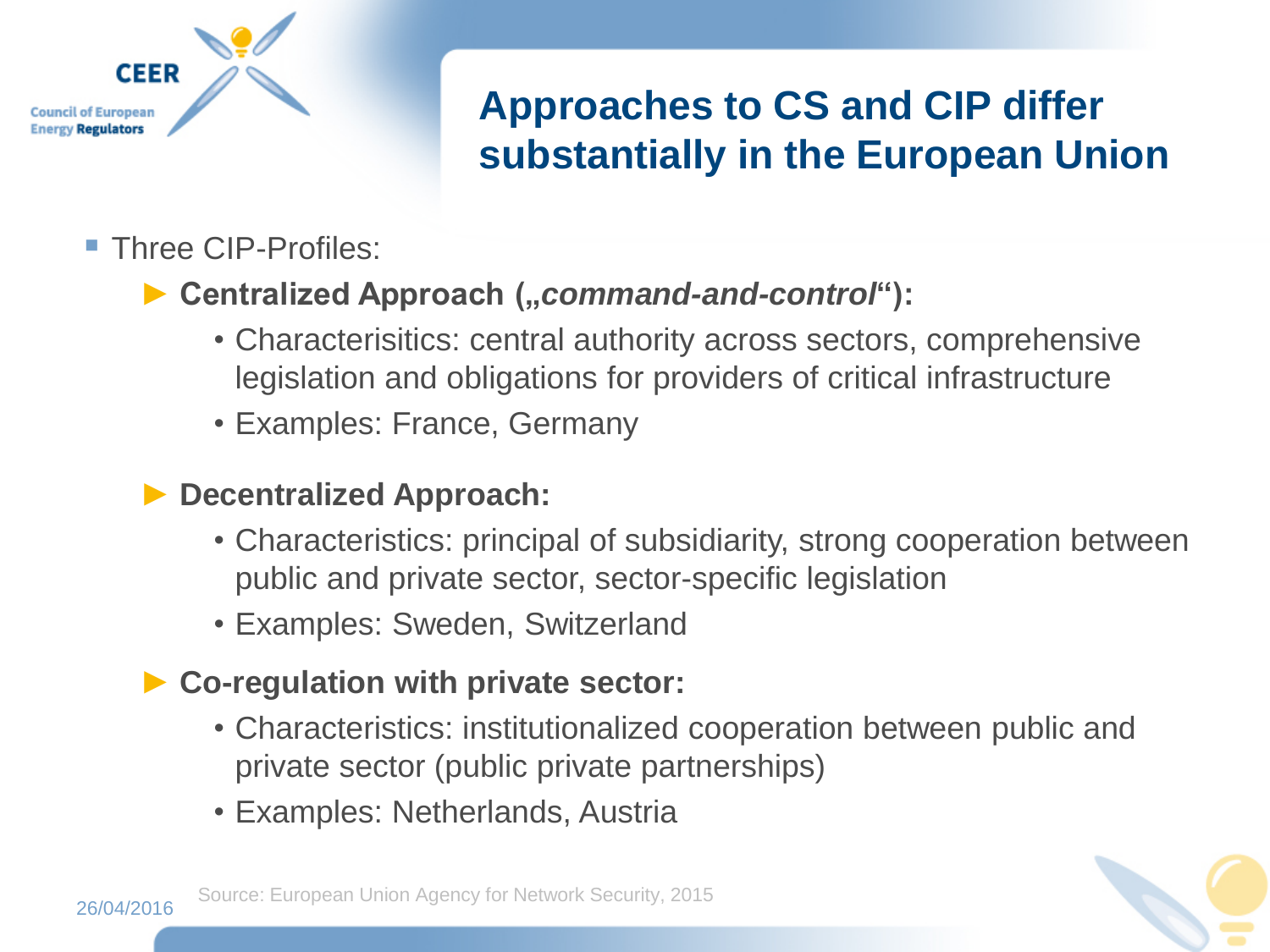

## **The NIS-Directive is one key initiative to introduce baseline CS-obligations**

- Network and Information Security Directive (NISD)
	- ► deemed essential for establishing a Single European Digital Market
	- **Objective:** Strengthen network and information security (NIS) in the European Union
	- **Introduction of first ever EU-wide baseline cybersecurity obligations** for
		- I) "*operators of essential services***"** (sectors include: **energy**, transport, banking, financial markets, health and water supply), and
		- II**) digital service providers** (search engines, e-commerce marketpaces, cloud-computing)
	- ► Directive focuses on **three (3) pillars**:
		- raise resilience through the **introduction of baseline cybersecurity standards**,
		- **ensure Union-wide minimum cybersecurity capabilities** through audits & penalities
			- Introduction of NISD-competent authorities on national and sector level
		- **improve (cross-broder) information sharing and collaboration** through reporting obligations:
			- cross-border: between EC and MS, MS and MS, with ENISA
			- nationally: between public and private stakeholders,

► Triologue-agreement on 07/12/2015 – likely formal adoption in 1HY 2016 (17.05.2016) Time for national transposition and introduction: 27 months

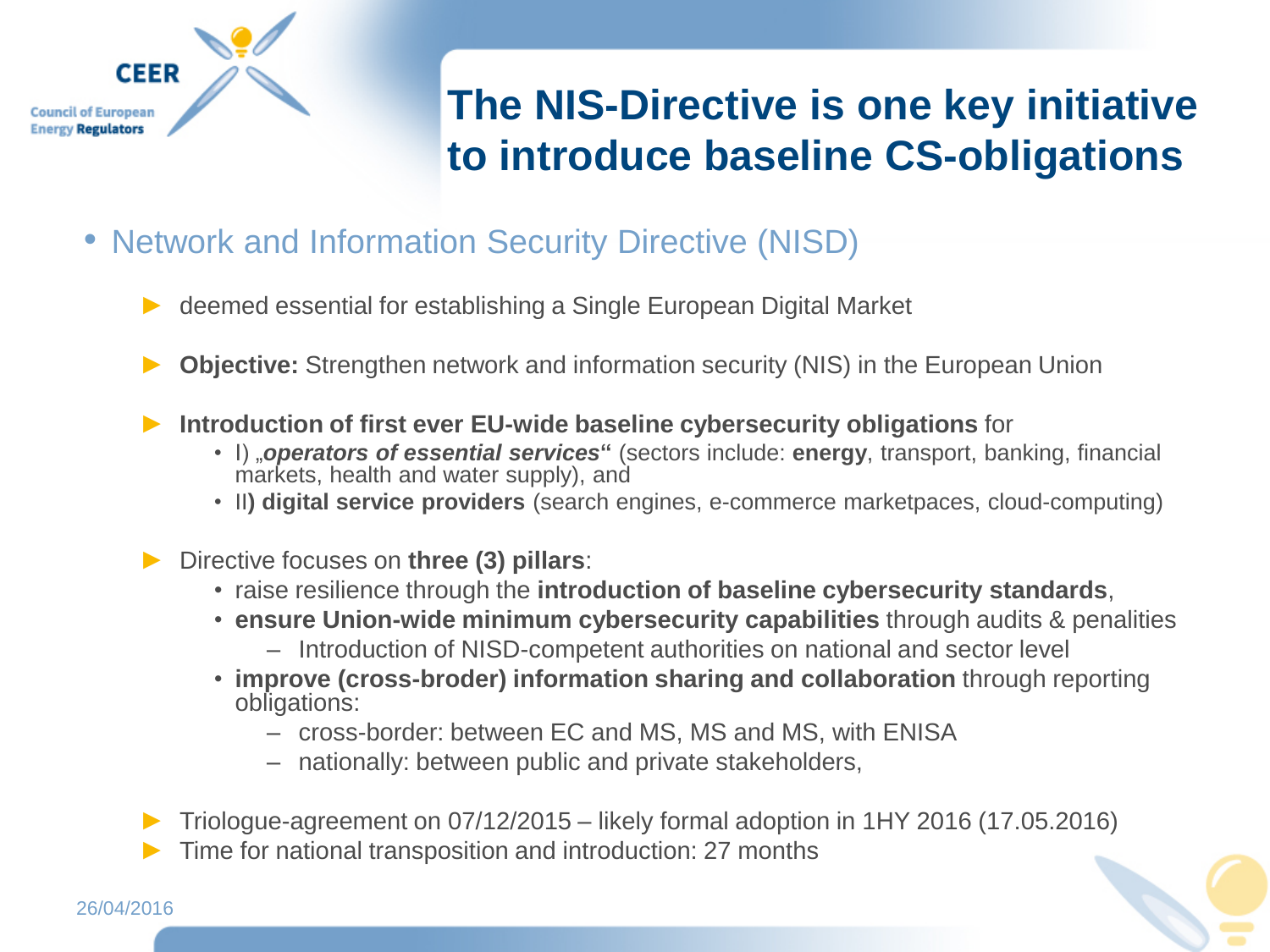

## **The GDPR aims to set EU-wide, baseline data protection standards**

- General Data Protection Regulation (GDPR)
	- deemed essential for establishing a Single European Digital Market
	- **Objective:** Strengthen data protection rights of individuals, provide businesses with clear, modern and applicable rules
	- Main rules include:
		- easier access to private data,
		- a right to data portability,
		- "right to be forgotten",
		- reporting obligations for "data handlers" in case of data theft,
		- penalties in case of severe data theft incidentes
	- ► Triologue-agreement on 07/12/2015 formally adopted in 04/2016
	- Legislation to take effect in 2018

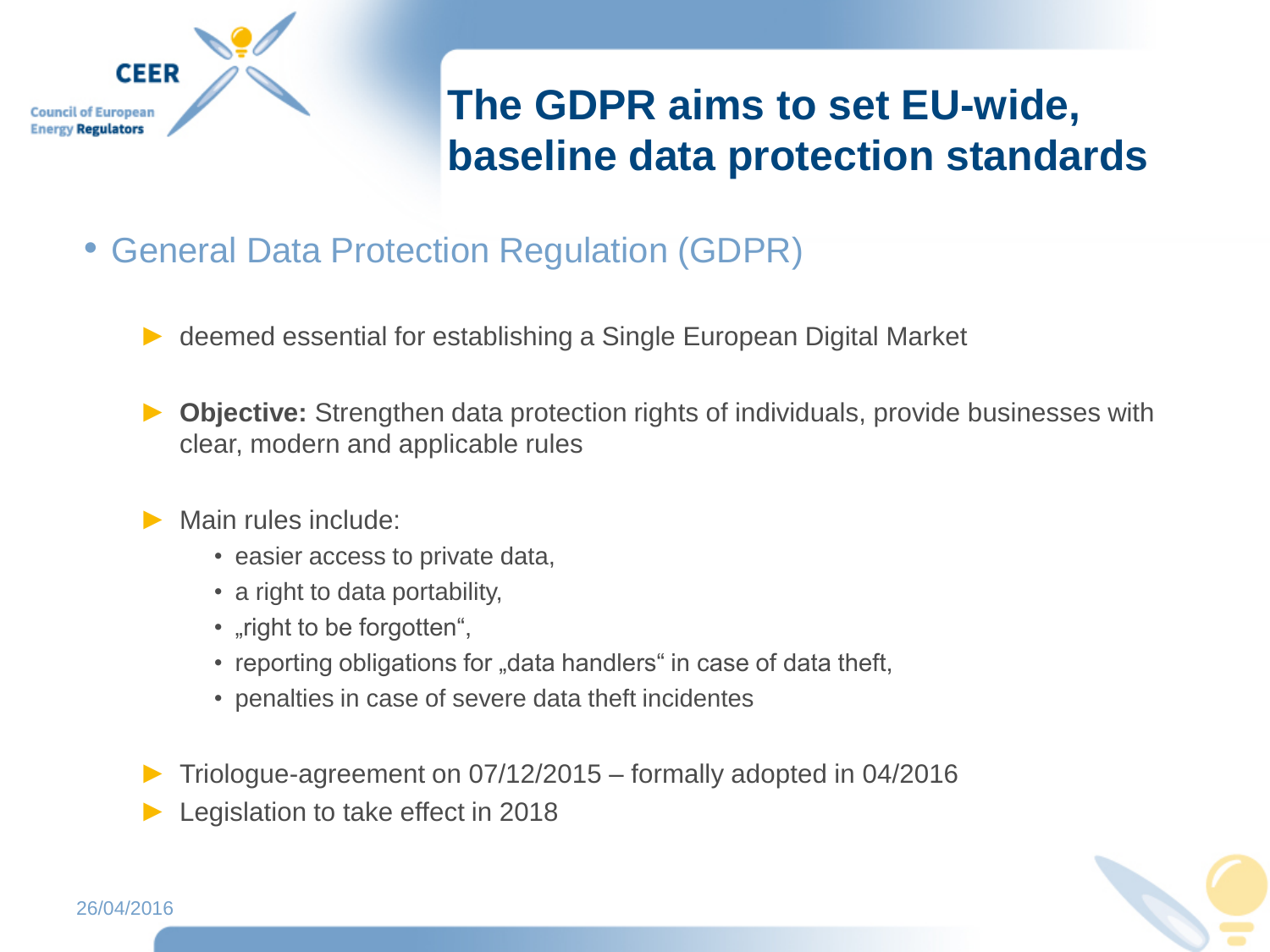

### **The CS landscape differs substantially amongst CEER Member Countries**

- Substantial differences exist in terms of:
	- ► Governance and Planning; Availability of a Legal Framework
	- ► (Sector-specific) Risk Assessment and Vulnerability Identification
	- $\blacktriangleright$  Availability of (binding) baseline Security Standards and Obligations, (security) Audit Processes
	- ► Information Sharing and Incident Reporting, CERTs / CSIRTs
	- ► Awareness Building, Training Initiatives, Sector Excercises, PPPs

| <b>Issue</b>                                                                                                                                   | Austria             | France    | Germany    | Hungary            | taly                       | Nethe <sup>rlands</sup>  | Portugal         | Slover <sup>118</sup> | $Nowa^V$         | Greec <sup>e</sup> | Czech<br>Republic    | Ireland     |
|------------------------------------------------------------------------------------------------------------------------------------------------|---------------------|-----------|------------|--------------------|----------------------------|--------------------------|------------------|-----------------------|------------------|--------------------|----------------------|-------------|
| <b>National Level</b>                                                                                                                          |                     |           |            |                    |                            |                          |                  |                       |                  |                    |                      |             |
| 1. Planning: Does an overall national strategy on<br>cybersecurity in the country exist?                                                       | ✓                   | ✓         | ✓          | ✓                  | ✓                          | ✓                        | ✓                | j.p.                  | ✓                | j.۵.               | ✓                    | ✓           |
| 2.<br>Planning: In which year was the national<br>cybersecurity strategy first approved?                                                       |                     | 2013 2011 | 2011       |                    | 2013 2013 2013             |                          | 2015             | LD.<br>(2016)         | 2012             | i.o.<br>(2017)     |                      | 2012 2015   |
| 3. Planning: Is the existing national cybersecurity<br>strategy covering the energy sector?                                                    | ✓                   | ✓         | ✓          | ✓                  | ✓                          | x                        | ✓                | 6h                    | x                | х                  | ✓                    | ✓           |
| 4. Governance: Does a national agency for network and<br>information security exist?                                                           | j.p.<br>(2017)      | iansan    | Y.         | ✓<br><b>OBLICA</b> | IJ.<br>(not one<br>agency) | i.R<br>not one<br>agency | ✓                | $\frac{1}{2}$         | $\frac{1}{0000}$ | iens.              | $\frac{1}{\sqrt{2}}$ | ✓<br>overes |
| 5. Governance: Does a national Computer Emergency<br>Response Team (CERT) or a Computer Security<br>Incident Response Team (CSIRT) exist?      | ✓                   | ✓         | ✓          | ✓                  | ✓                          | ✓                        | ✓                | ✓                     | ✓                | ✓                  | ✓                    | ✓           |
| 6. Awareness: Is a periodic status report on the state of<br>cybersecurity / IT-security published by the CERT/<br>CSIRT or a national agency? | ✓<br>(GOV.<br>CERT) | ✓         | ✓<br>(BSI) | ✓                  | x                          | ✓                        | п.а.             | ✓                     | n.a.             | ✓                  | ✓                    | n.a.        |
| <b>Energy Sector Level</b>                                                                                                                     |                     |           |            |                    |                            |                          |                  |                       |                  |                    |                      |             |
|                                                                                                                                                |                     |           |            |                    |                            | ✓                        | (2011)           | ✓<br>0014)<br>(3)     | n.a.             | х                  | ✓                    | n.a.        |
|                                                                                                                                                |                     |           |            |                    |                            | x                        | х                | х                     | n.a.             | х                  | x                    | n.a.        |
|                                                                                                                                                |                     |           |            |                    |                            | х                        | x                | x                     | n.a.             | х                  | x                    | п.а.        |
|                                                                                                                                                |                     |           |            |                    |                            | x                        | ✓                | х                     | n.a.             | x                  | x                    | n.a.        |
| Risk<br>ssess                                                                                                                                  |                     |           |            |                    |                            | ó,                       | $\frac{V}{CNC8}$ | si-<br>cĒRī           | ✓                | ✓                  |                      | n.a.        |
|                                                                                                                                                |                     |           |            |                    |                            | √                        | ✓<br>civca       | x                     | ✓                | х                  | ✓                    | n.a.        |
|                                                                                                                                                |                     |           |            |                    |                            |                          |                  |                       |                  |                    |                      |             |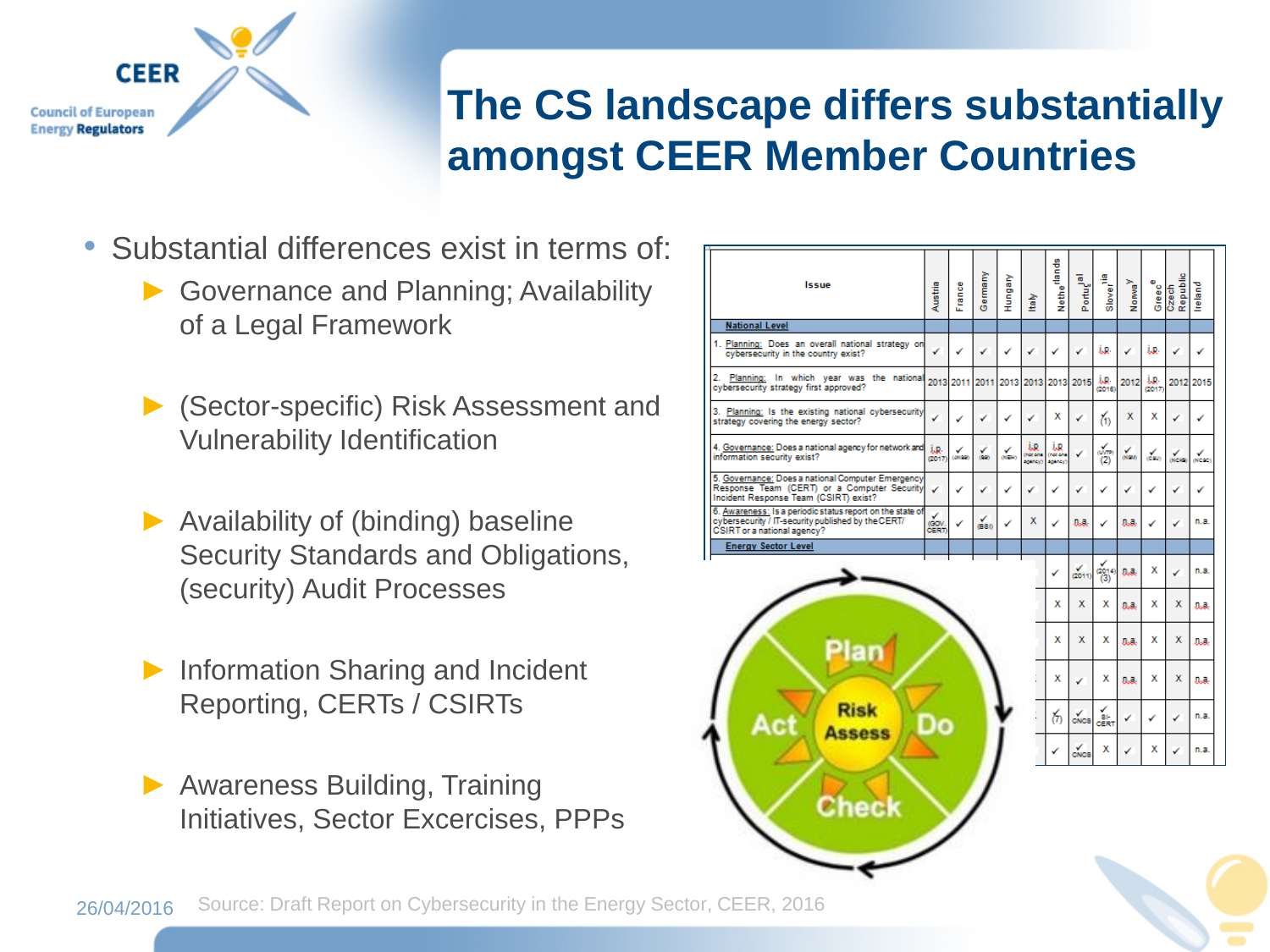

### **What NRAs may want to do recommendations & conclusion**

- ► **Clearly define the desired role, engagement level and strategy of the Authority.**
- ► **Understand the impact of digitalization and technical advancements.**
- ► **Encourage and support national or/and energy sector-specific (quantitative) risk assessments to better understand vulnerabilities and the risk-landscape.**
- ► **Support information sharing initiatives and collaboration between public and private stakeholders and institutions; gradually build trust.**
- ► **Encourage cross-border cooperation and joint initiatives at EU level to share best-practices, knowledge, information and resources in a collective effort.**
- ► **Actively engage and support European/regional/national initiatives aimed at driving CS-awareness and/or introducing baseline security and safety standards.**

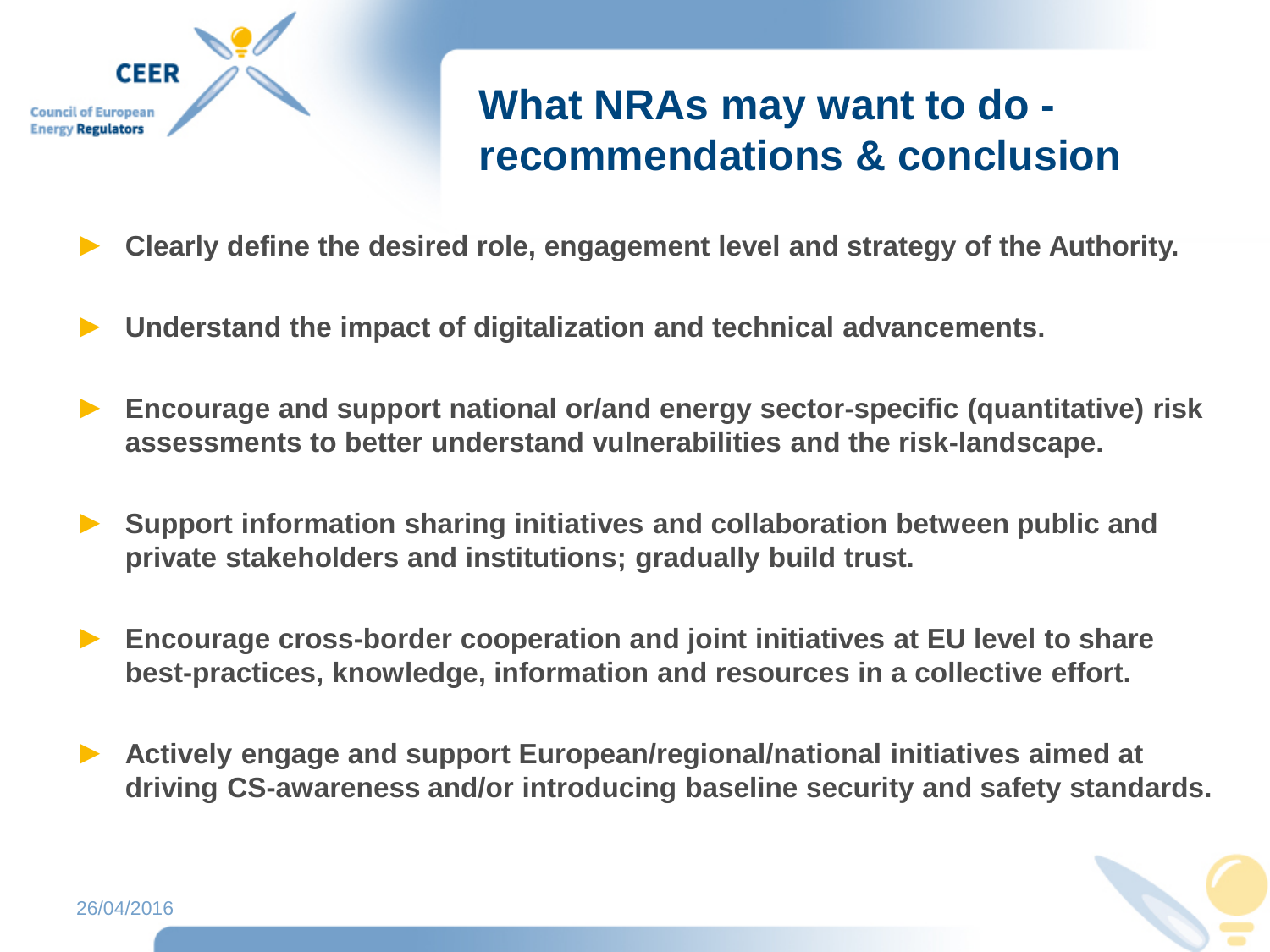# **Thank you for your attention.**



[www.ceer.eu](http://www.ceer.eu/)